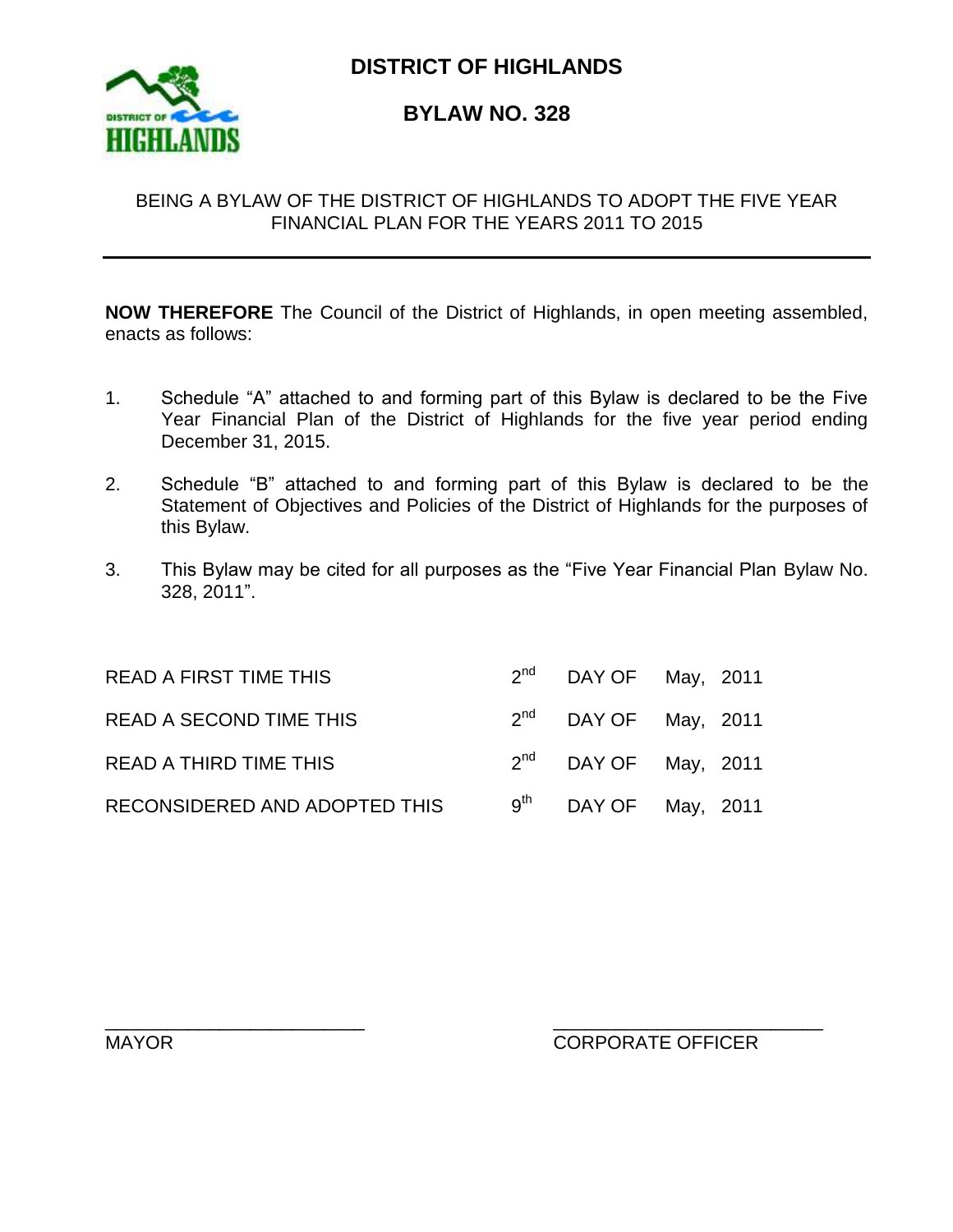### **Schedule "A" to Bylaw No.328 2011 to 2015 Financial Plan**

|                                                            |     | 2011               |    | 2012               | 2013               | 2014               |         | 2015          |
|------------------------------------------------------------|-----|--------------------|----|--------------------|--------------------|--------------------|---------|---------------|
| <b>Revenues</b>                                            |     |                    |    |                    |                    |                    |         |               |
| <b>Taxation</b>                                            | \$  | 1,329,809.00       | \$ | 1,340,600.00       | \$<br>1,367,500.00 | \$<br>1,394,600.00 | \$      | 1,422,800.00  |
| Sales of Services                                          | \$  | 76,700.00          | \$ | 74,700.00          | \$<br>74,700.00    | \$<br>74,700.00    | \$      | 74,700.00     |
| <b>Other Revenue</b>                                       | \$  | 97,600.00          | \$ | 34,600.00          | \$<br>35,600.00    | \$<br>36,600.00    | \$      | 37,600.00     |
| <b>Grants and Contribiutions</b>                           | \$  | 941,601.00         | \$ | 468,435.00         | \$<br>468,435.00   | \$<br>468,435.00   | \$      | 468,435.00    |
| Total Revenues                                             | S.  | 2,445,710.00       |    | \$1,918,335.00     | \$<br>1,946,235.00 | \$<br>1,974,335.00 | \$      | 2,003,535.00  |
| <b>Expenses</b>                                            |     |                    |    |                    |                    |                    |         |               |
| <b>General Government</b>                                  |     |                    |    |                    |                    |                    |         |               |
| <b>Services</b>                                            | \$  | 608,800.00         | \$ | 616,110.00         | \$<br>635,110.00   | \$<br>637,110.00   | \$      | 647,110.00    |
| <b>Protective Services</b>                                 | \$  | 359,950.00         | \$ | 360,950.00         | \$<br>363,950.00   | \$<br>366,450.00   | \$      | 359,150.00    |
| <b>Transportation Services</b>                             | \$  | 236,750.00         | \$ | 216,000.00         | \$<br>218,000.00   | \$<br>220,000.00   | \$      | 222,000.00    |
| <b>Planning Services</b><br><b>Recreation and Cultural</b> | \$  | 194,800.00         | \$ | 106,900.00         | \$<br>108,900.00   | \$<br>110,900.00   | \$      | 112,900.00    |
| <b>Services</b>                                            | \$  | 287,400.00         | \$ | 294,400.00         | \$<br>306,200.00   | \$<br>318,200.00   | \$      | 330,600.00    |
| <b>Ammortization Expense</b>                               | \$  | 982,147.00         | \$ | 987,055.00         | \$<br>987,055.00   | \$<br>987,055.00   | $\zeta$ | 987,055.00    |
| <b>Total Expenses</b>                                      | \$. | 2,669,847.00       |    | \$2,581,415.00     | \$<br>2,619,215.00 | \$<br>2,639,715.00 | \$      | 2,658,815.00  |
| <b>Surplus (Deficit) with</b>                              |     |                    |    |                    |                    |                    |         |               |
| <b>Ammortization</b>                                       | \$  | $(224, 137.00)$ \$ |    | $(663,080.00)$ \$  | $(672,980.00)$ \$  | $(665,380.00)$ \$  |         | (655, 280.00) |
| Surplus(Deficit) less<br><b>Ammortization</b>              | \$  | 758,010.00         | Ŝ  | 323,975.00         | \$<br>314,075.00   | \$<br>321,675.00   | \$      | 331,775.00    |
| <b>Reserves, Capital and Debt</b>                          |     |                    |    |                    |                    |                    |         |               |
| <b>Transfers to Reserves</b>                               | \$  | $(251, 166.00)$ \$ |    | $(212,000.00)$ \$  | $(212,000.00)$ \$  | $(212,000.00)$ \$  |         | (212,000.00)  |
| Repayment of Debt<br>Reserves Used for Capital             | \$  | $(45,020.00)$ \$   |    | $(45,020.00)$ \$   | $(45,020.00)$ \$   | $(45,020.00)$ \$   |         | (45,020.00)   |
| Financing                                                  | \$  | 307,176.00         | \$ | 63,045.00          | \$<br>72,945.00    | \$<br>65,345.00 \$ |         | 55,245.00     |
| Capital Expenditures                                       | \$  | $(769,000.00)$ \$  |    | $(130,000.00)$ \$  | $(130,000.00)$ \$  | $(130,000.00)$ \$  |         | (130,000.00)  |
| <b>Total Reserves, Capital and</b>                         |     |                    |    |                    |                    |                    |         |               |
| Debt                                                       | \$  | $(758,010.00)$ \$  |    | $(323, 975.00)$ \$ | $(314,075.00)$ \$  | $(321, 675.00)$ \$ |         | (331,775.00)  |
| <b>Surplus(Deficit)</b>                                    |     | \$0.00             |    | \$0.00             | \$0.00             | \$0.00             |         | \$0.00        |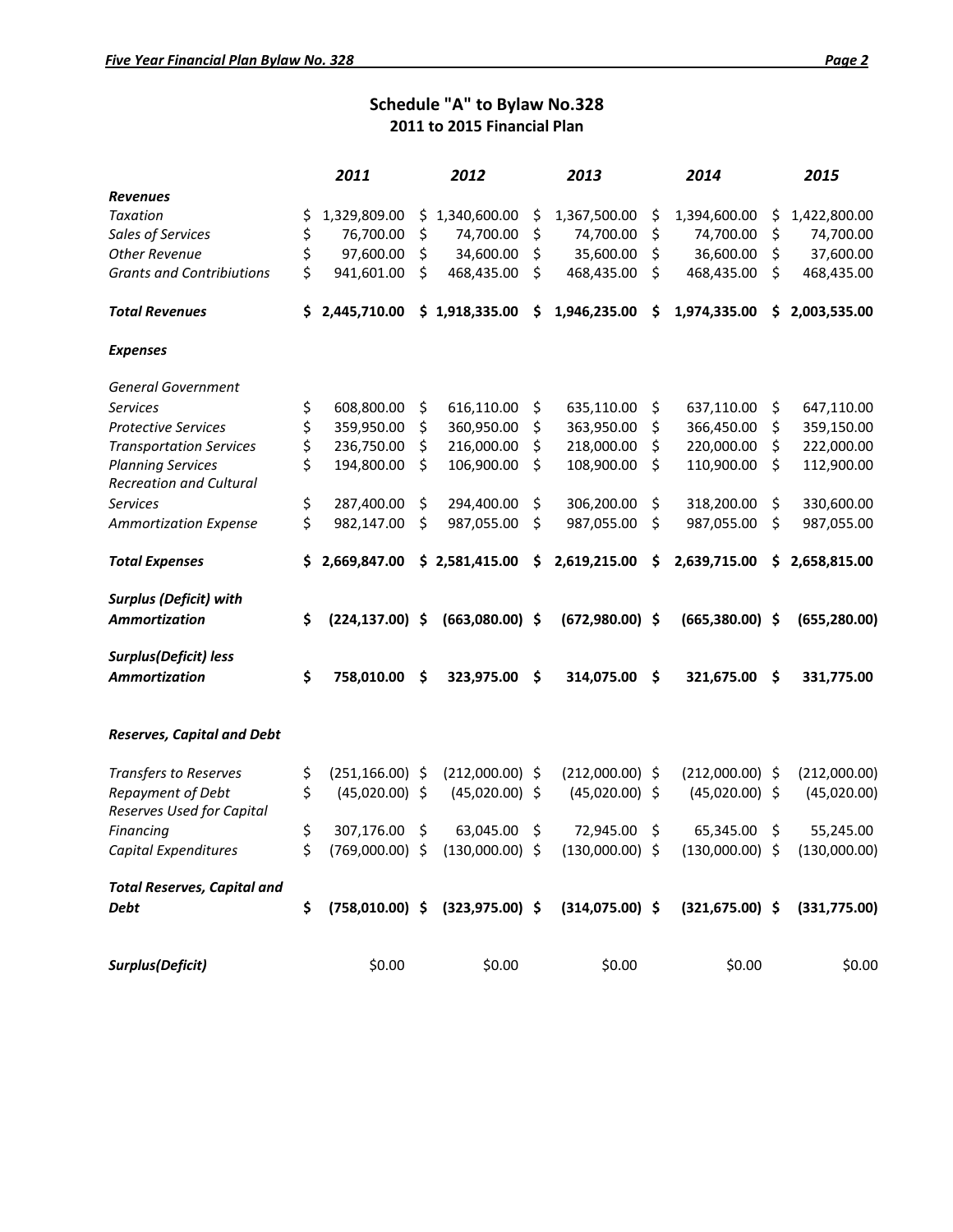### *SCHEDULE "B"*

In accordance with Section 165(3.1) of the *Community Charter,* the District of Highlands is required to include in the Five Year Financial Plan, objectives and policies regarding each of the following:

- 1. The proportion of total revenue that comes from each of the funding sources described in Section 165(7) of the *Community Charter*;
- 2. The distribution of property taxes among the property classes, and
- 3. The use of permissive tax exemptions.

## **Funding Sources**

Property taxes easily account for the greatest proportion of revenue. The services covered by property taxation encompass such as general administration, road maintenance, fire protection, and bylaw enforcement. Because the District Services that are provided are relatively minimal there is no significant impact that can be made relative to off setting taxes with additional fee based charges. The significant exception to this is the provision of Building Inspection and Subdivision Approval Services where the fees charged in the permitting process accomplish almost complete cost recovery.

Unconditional provincial government grants form the second largest funding source in the District's budget.

## *Objective*

Over the next five years, it is anticipated that there will not be any significant change to the revenue structure.

# *Policies*

- The District will continue to maintain a high degree of cost recovery of the Building and  $\bullet$ Subdivision Services it provides.
- $\bullet$ The District will be looking into other fee for service based functions, in particular Soil Deposition and Removal to ensure that community decreases the cost implications of this higher impact activity.